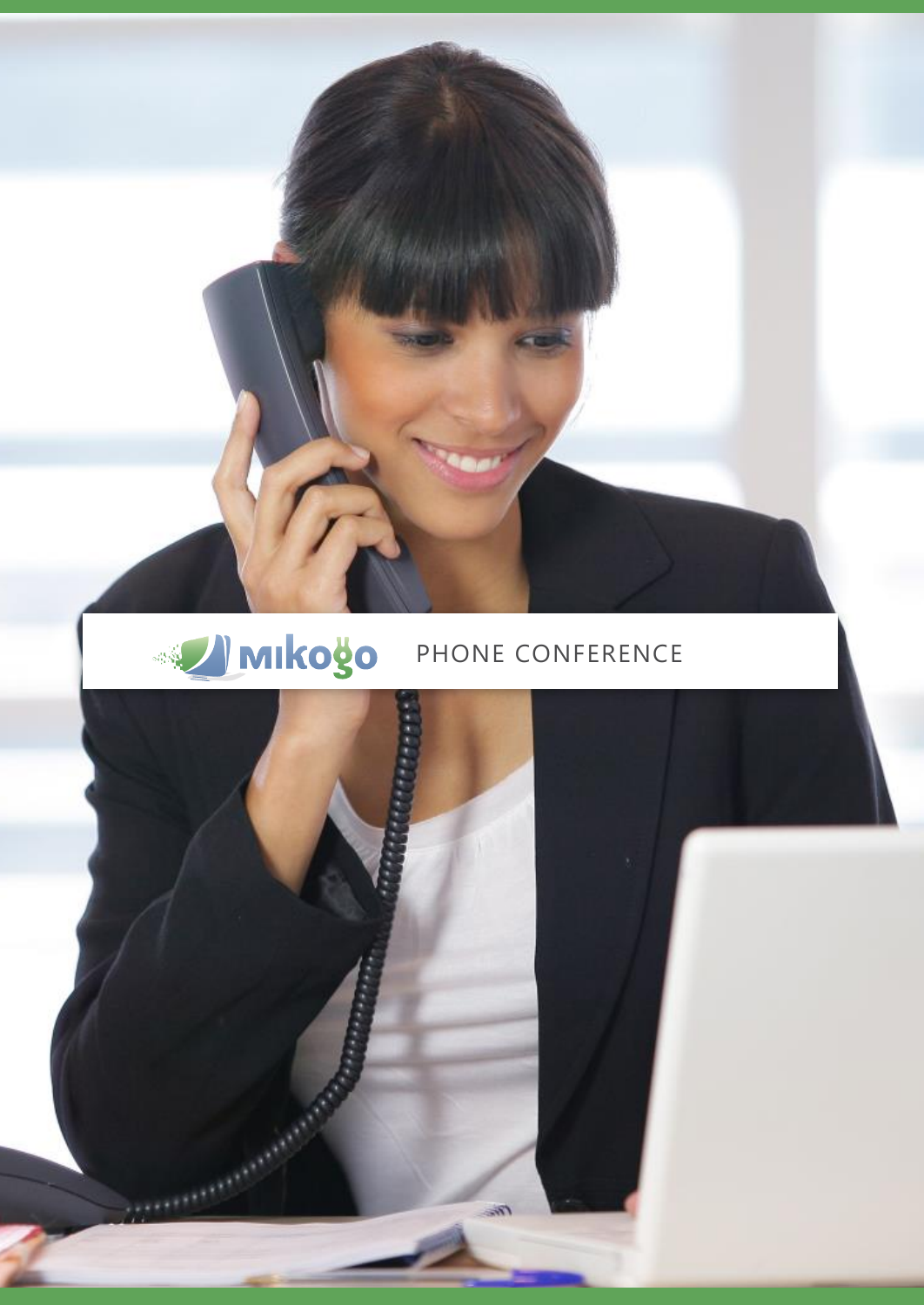## START A PHONE CONFERENCE

To start a Teleconference, first launch a Mikogo session normally (page 4), then click on the headset icon  $\Box$  to open the Voice Conferencing drawer.

Next, select Telephone, then click **Start Voice Conference** to initiate the teleconference.

**\_\_\_\_\_\_\_\_\_\_\_\_\_\_\_**

To join the teleconference as an organizer, call the Dialin Number, then enter the Access Code (same as the Mikogo session ID), followed by **\***.

Participants join by calling the Dial-in Number, entering the Access Code followed by **#**.

Alternatively, you may send an email or meeting invitation with teleconferencing details via the **Scheduler** (page 9).



Ending a conference call

**\_\_\_\_\_\_\_\_\_\_\_\_\_\_\_**

When you have finished your conference call, simply hang up. When the last person hangs up, the conference call ends automatically.